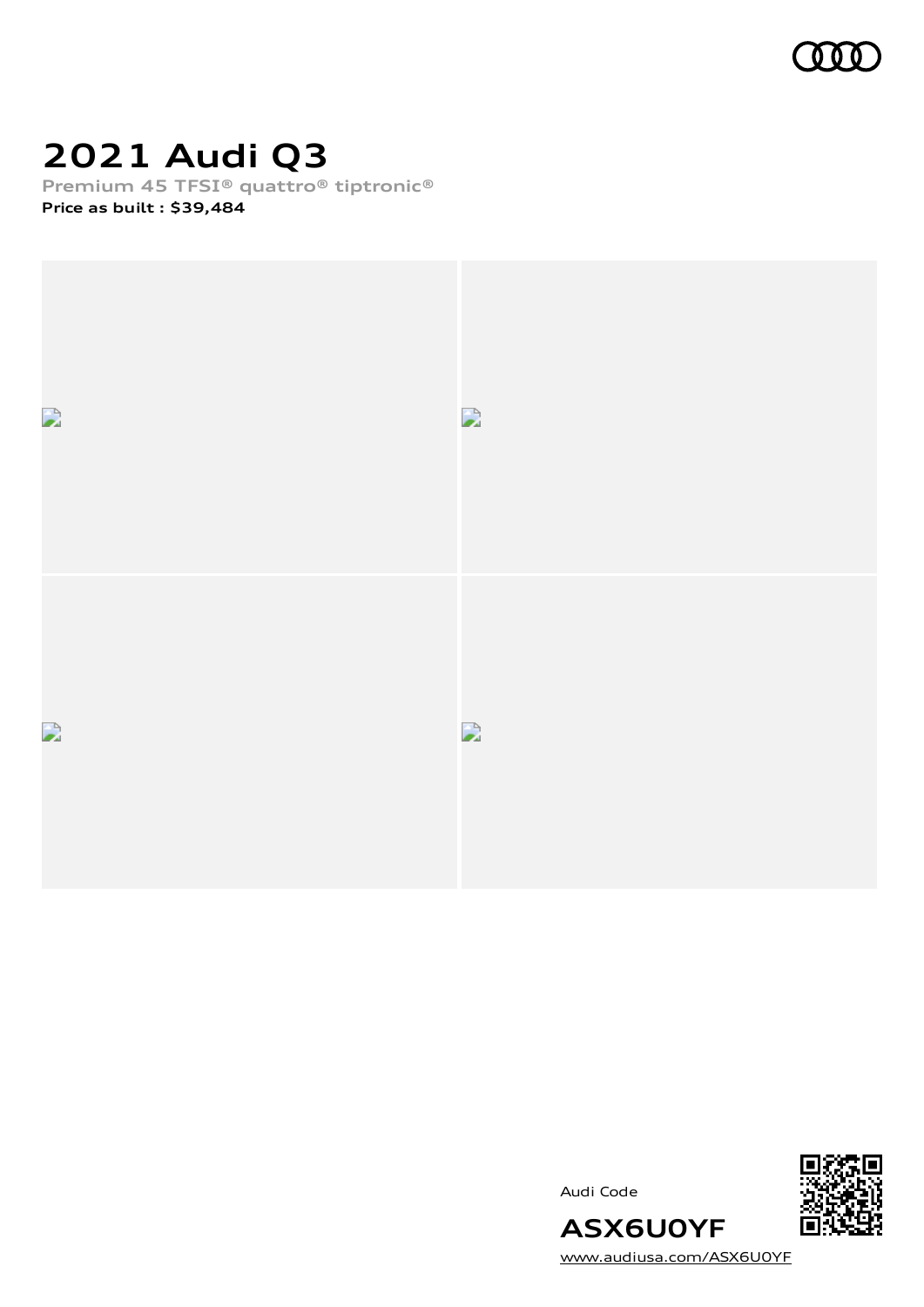## **Summary**

### **Audi 2021 Audi Q3** Premium 45 TFSI® quattro® tiptronic®

**Price as buil[t](#page-10-0)** \$39,484

### **Exterior colour**

Mythos Black metallic

### $\overline{\phantom{a}}$

### **Further Information**

|                 | N٥           |
|-----------------|--------------|
| Mileage         | 13,913 miles |
| Type of vehicle | Used car     |

**Warranty**

#### **Interior colour**

| Seats     | Black |
|-----------|-------|
| Dashboard | Black |
| Carpet    | Black |
| Headliner | Black |

#### **Audi Code** ASX6U0YF

#### **Your configuration on www.audiusa.com** [www.audiusa.com/ASX6U0YF](https://www.audiusa.com/ASX6U0YF)

**Commission number** 8728e9b80a0e09b05160

### **Technical Specifications**

| Engine type                  | 2.0-liter four-cylinder                       |
|------------------------------|-----------------------------------------------|
| stroke                       | Displacement/Bore and 1,984/82.5 x 92.8 cc/mm |
| Max. output                  | 228 HP                                        |
| Torque                       | 258 lb-ft@rpm                                 |
| Top track speed              | 130 mph $1$                                   |
| Acceleration (0 - 60<br>mph) | 7.0 seconds                                   |
| Recommended fuel             | Regular                                       |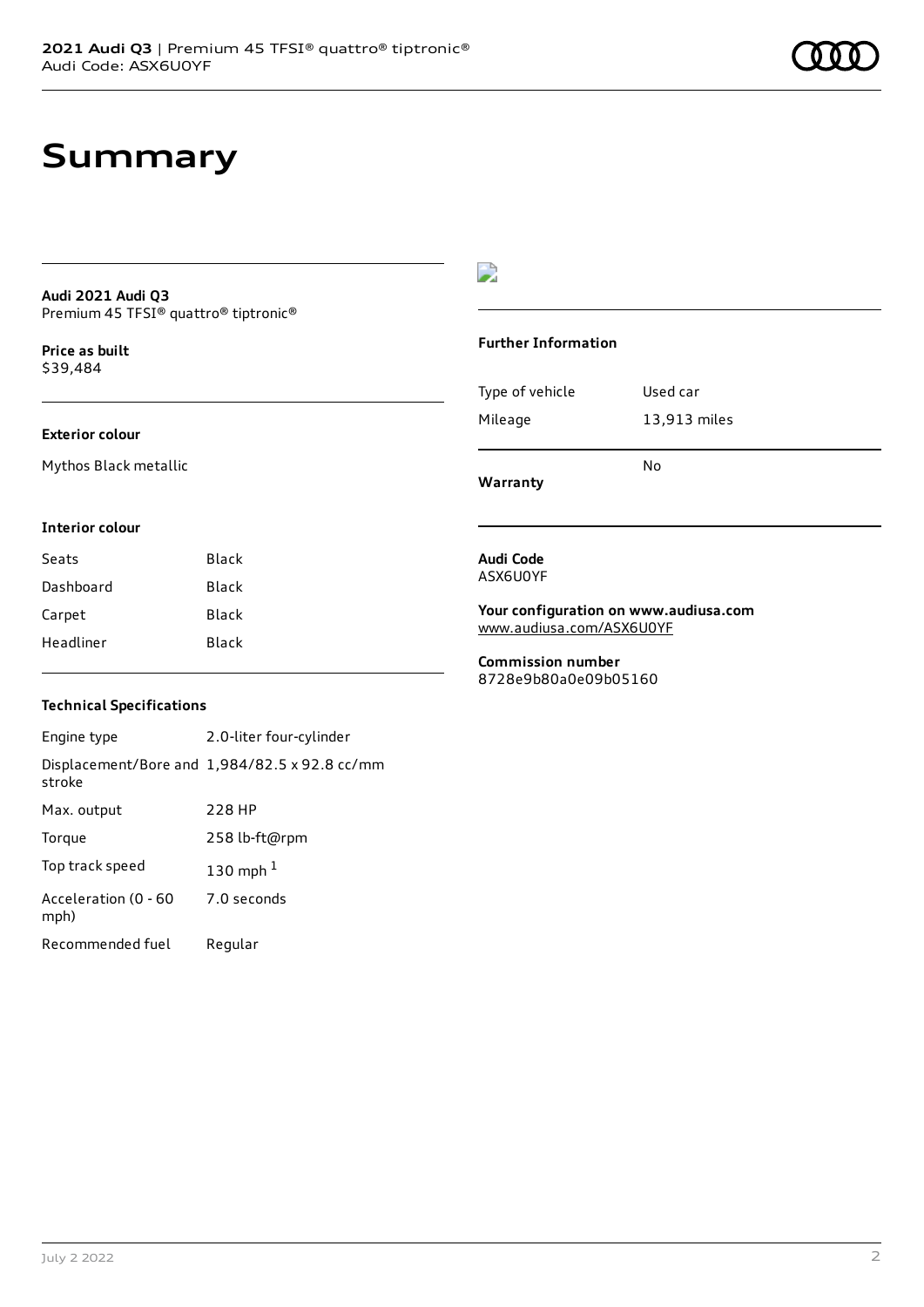# **Equipment**

Mythos Black metallic

Audi advanced key-keyless start, stop and entry

Power-adjustable, power-folding, heated exterior side mirrors with auto-dimming on driver side

Convenience package

Auto-dimming frame-less interior rear view mirror with digital compass

LED interior lighting package

Parking system plus (front and rear acoustic sensors)

Audi side assist

SiriusXM® with 90-day All Access trial subscription





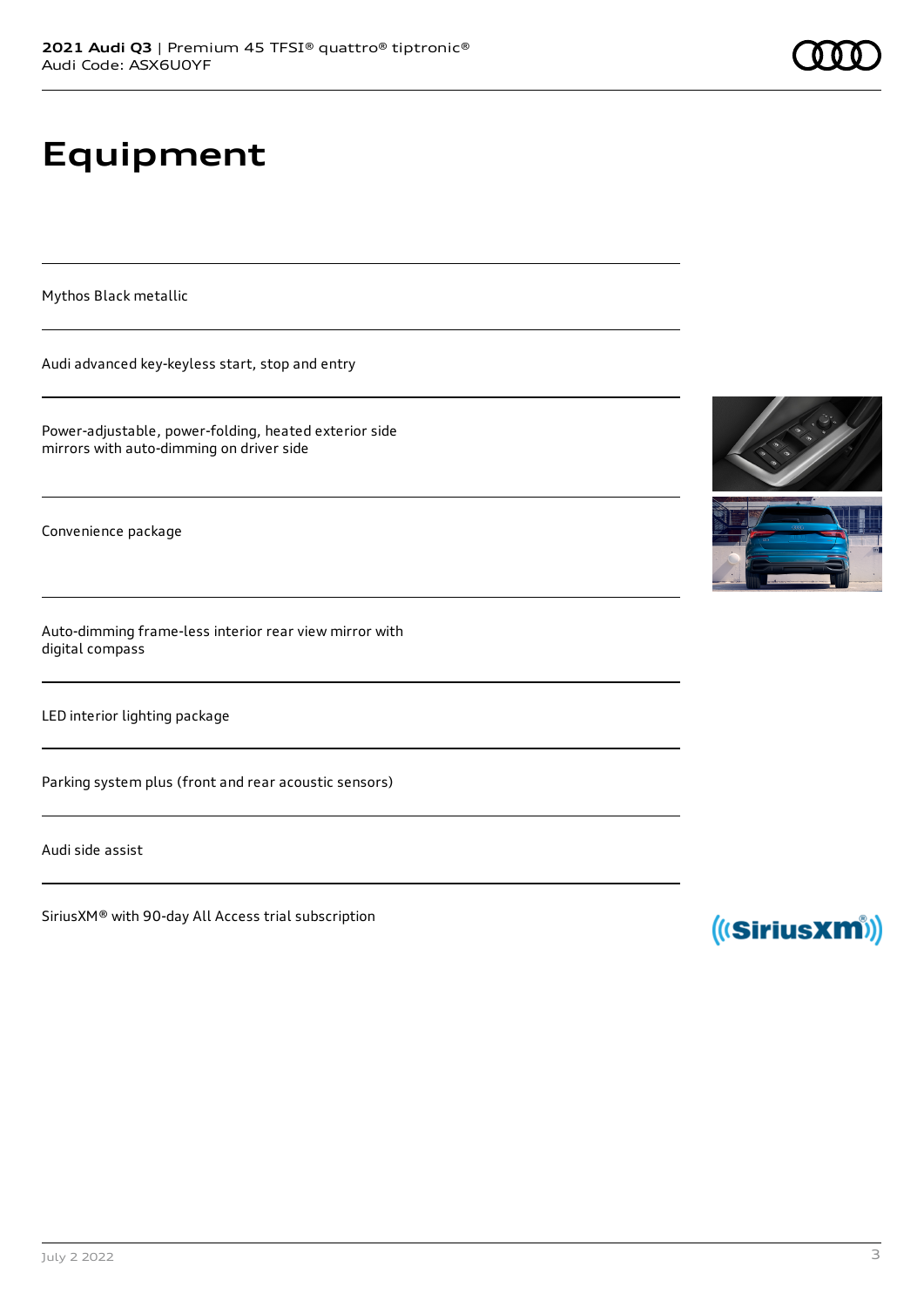# **Standard features**

### **Safety and Security**

| 4UB             | Driver and front-passenger advanced airbags                     |
|-----------------|-----------------------------------------------------------------|
| 1AS             | Electronic stability program (ESP) with<br>offroad mode         |
| UH1             | Electromechanical parking brake                                 |
| 8T2             | Cruise control system                                           |
| 6Y <sub>2</sub> | Top speed electronically limited to 130 mph                     |
| 4H <sub>5</sub> | Electronic rear child door locks                                |
| 1 N 7           | Progressive steering                                            |
| 7K6             | Tire-pressure monitoring system                                 |
| 4X3             | Advanced Airbag Protection System                               |
| 8N6             | Light/rain sensor                                               |
| 3B7             | Lower Anchors and Tethers for Children<br>(LATCH) in rear seats |

### **Exterior**

| 1D <sub>8</sub>  | Provision for towing bracket           |
|------------------|----------------------------------------|
| 1S1              | Vehicle tool kit and vehicle jack      |
| 3S1              | Aluminum roof rails                    |
| 5]1              | Tailgate roof spoiler                  |
| 8EX              | LED headlights                         |
| 8TB              | Rear fog lights                        |
| H87              | 235/55 R18 all-season tires            |
| 8VM              | LED taillights with dynamic indicators |
| 47 <sub>B</sub>  | Aluminum trim around exterior windows  |
| C <sub>3</sub> Q | 18" 5-twin-spoke dynamic design wheels |

### **Interior**

| OE1              | Storage package                                                |
|------------------|----------------------------------------------------------------|
| Q]1              | Aluminium interior package                                     |
| 3FU              | Power panoramic sunroof                                        |
| VT5              | S line® stainless steel illuminated door sill<br>inlays        |
| 6NO              | Black cloth headliner                                          |
| KH5              | Three-zone automatic climate control<br>system                 |
| 1XX              | Three-spoke multifunction steering wheel<br>with shift paddles |
| 7HC              | Extended leather package                                       |
| 6E3              | Front center armrest                                           |
| 4E7              | Power tailgate                                                 |
| 5KR              | Split-folding 40/20/40 rear seatbacks                          |
| N1M              | Leather seat covers                                            |
| 4A3              | <b>Heated front seats</b>                                      |
| 5 <sub>M</sub> A | Micrometallic Silver inlays                                    |

### **Infotainment and Driver Assistance**

| UG5             | Hill descent control                                                                                      |
|-----------------|-----------------------------------------------------------------------------------------------------------|
| 6K <sub>2</sub> | Audi pre sense® front with pedestrian<br>protection                                                       |
| 2H <sub>6</sub> | Audi drive select                                                                                         |
| 7W1             | Audi pre sense® basic                                                                                     |
| UI <sub>2</sub> | Audi smartphone interface including Apple<br>CarPlay® and Google™ Android Auto™ for<br>compatible devices |
| KA <sub>2</sub> | Rear view camera                                                                                          |
| 8G1             | High beam assist                                                                                          |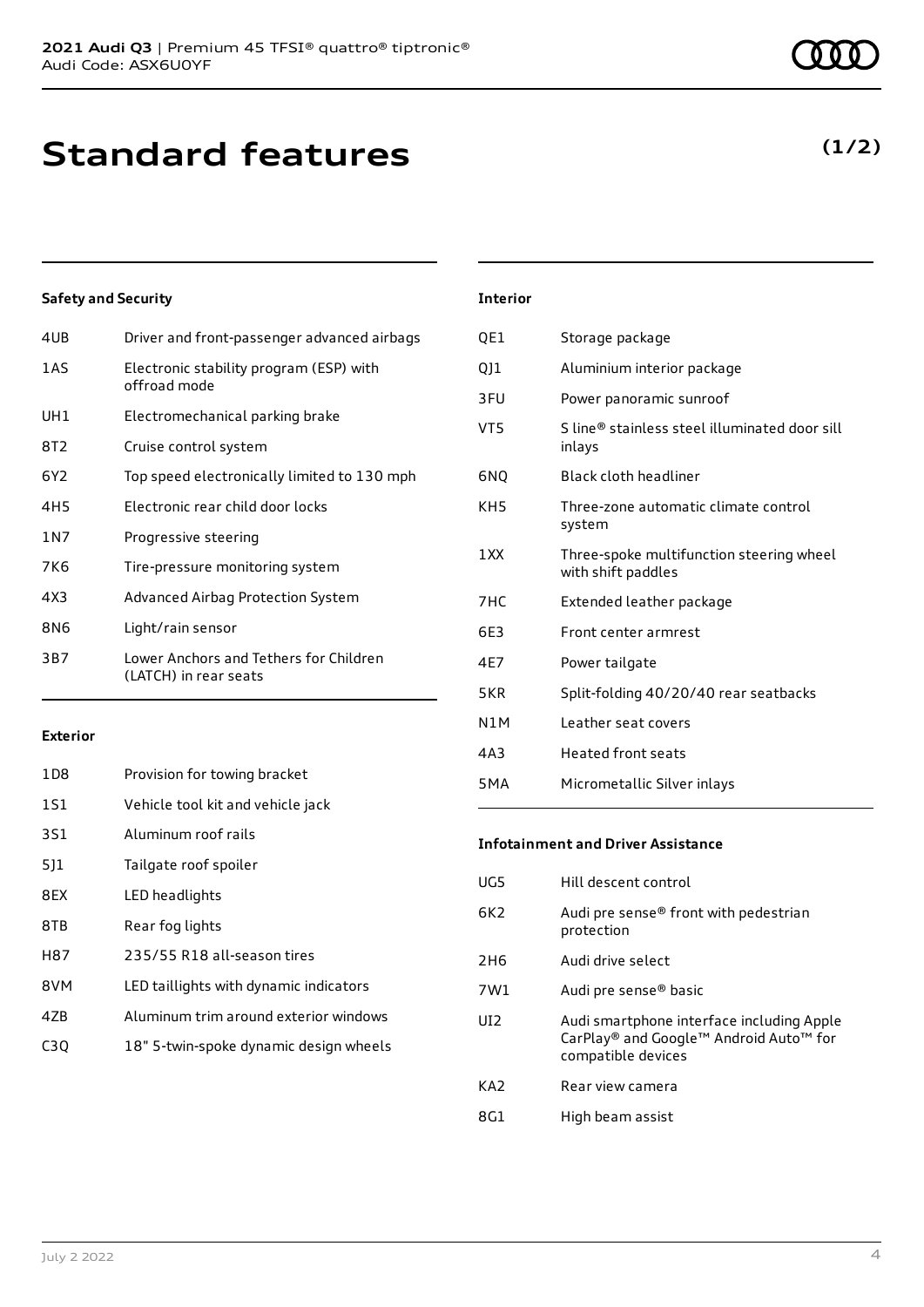**(2/2)**

# **Standard features**

### **Infotainment and Driver Assistance**

| 9VD | Audi sound system                                             |
|-----|---------------------------------------------------------------|
| 9S0 | Digital instrument cluster 10.25"                             |
| I8V | MMI® with 8.8" display                                        |
| QH1 | Voice dialogue system                                         |
| 9ZX | BLUETOOTH wireless technology preparation<br>for mobile phone |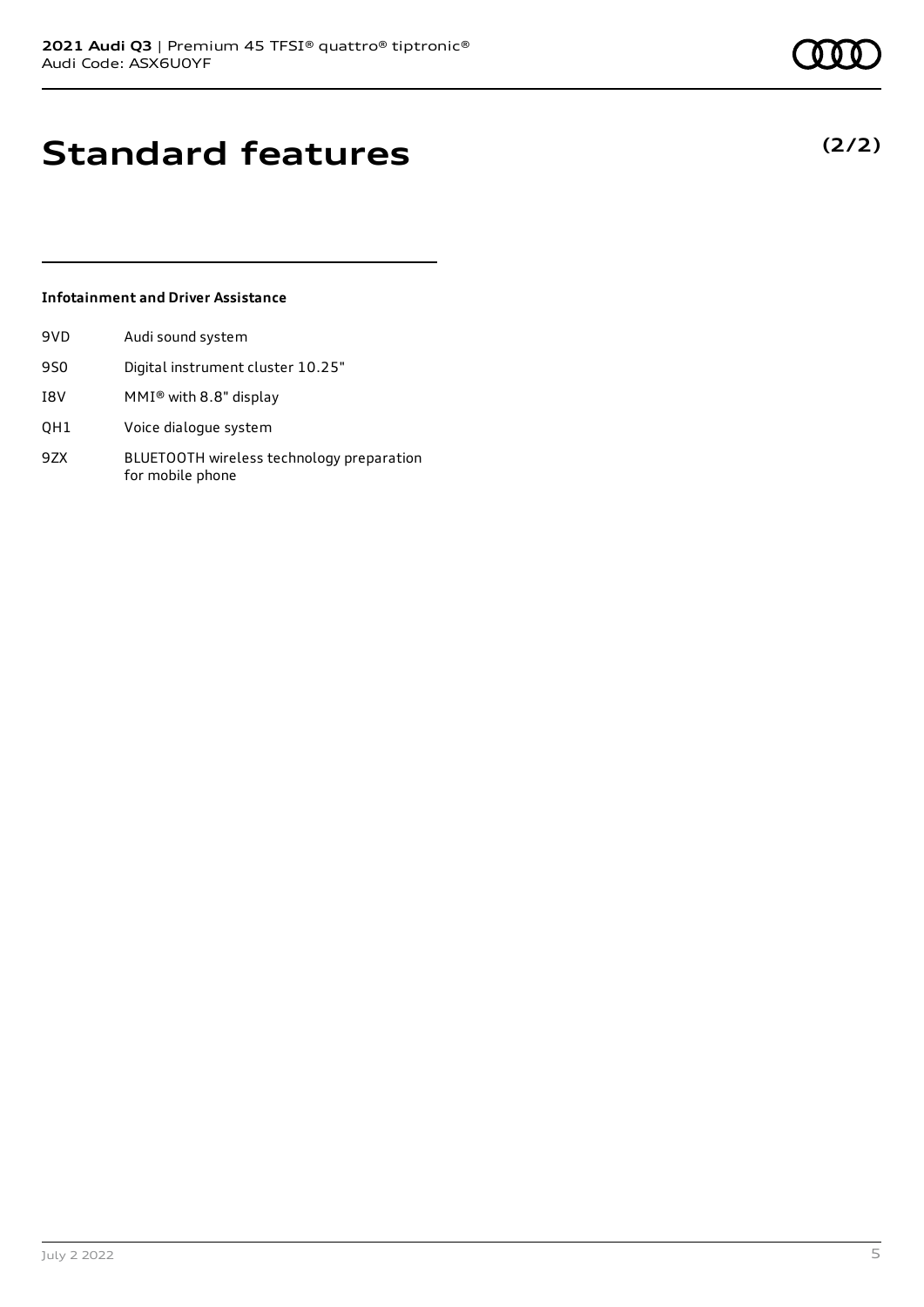# **Dealer remarks**

Priced below KBB Fair Purchase Price!

CARFAX One-Owner. Clean CARFAX.

One Owner, Clean CarFax, Fully Serviced, Q3 Premium quattro, 4D Sport Utility, 2.0L 4-Cylinder TFSI, 8-Speed Automatic with Tiptronic, quattro, Alarm w/Motion Sensor, Audi Advanced Key, Audi Parking System Plus, Audi Side Assist, Convenience Package, Frameless Auto-Dimming Interior Mirror w/Compass, Heated Power-Folding Exterior Mirrors, LED Interior Lighting Package, SiriusXM All Access Service.

2021 Audi Q3 Premium S line quattro quattro 2.0L 4-Cylinder TFSI

We have a strong and committed sales staff with many years of experience satisfying our customersâ€<sup>™</sup> needs. Feel free to browse our inventory online, request more information about vehicles, set up a test drive or inquire about financing!

If you don't see what you are looking for, click on Vehicle Finder, fill out the form, and we will let you know when vehicles arrive that match your search! Or if you would rather discuss your options with our friendly sales staff, click on Directions for interactive driving directions and other contact information. We look forward to serving you! We search the market to bring you the best inventory available! When available your new to you preowned will have all the latest and greatest technology and safety features like: Apple CarPlay and Android Auto, Bluetooth Hands Free Calling Technology, Dynamic Headlights and Backup Camera, Navigation / NAV / GPS along with Blindspot Monitoring for making trips smooth and easy.

2021 Audi Q3 Premium S line Mythos Black Metallic 4D Sport Utility quattro 8-Speed Automatic with Tiptronic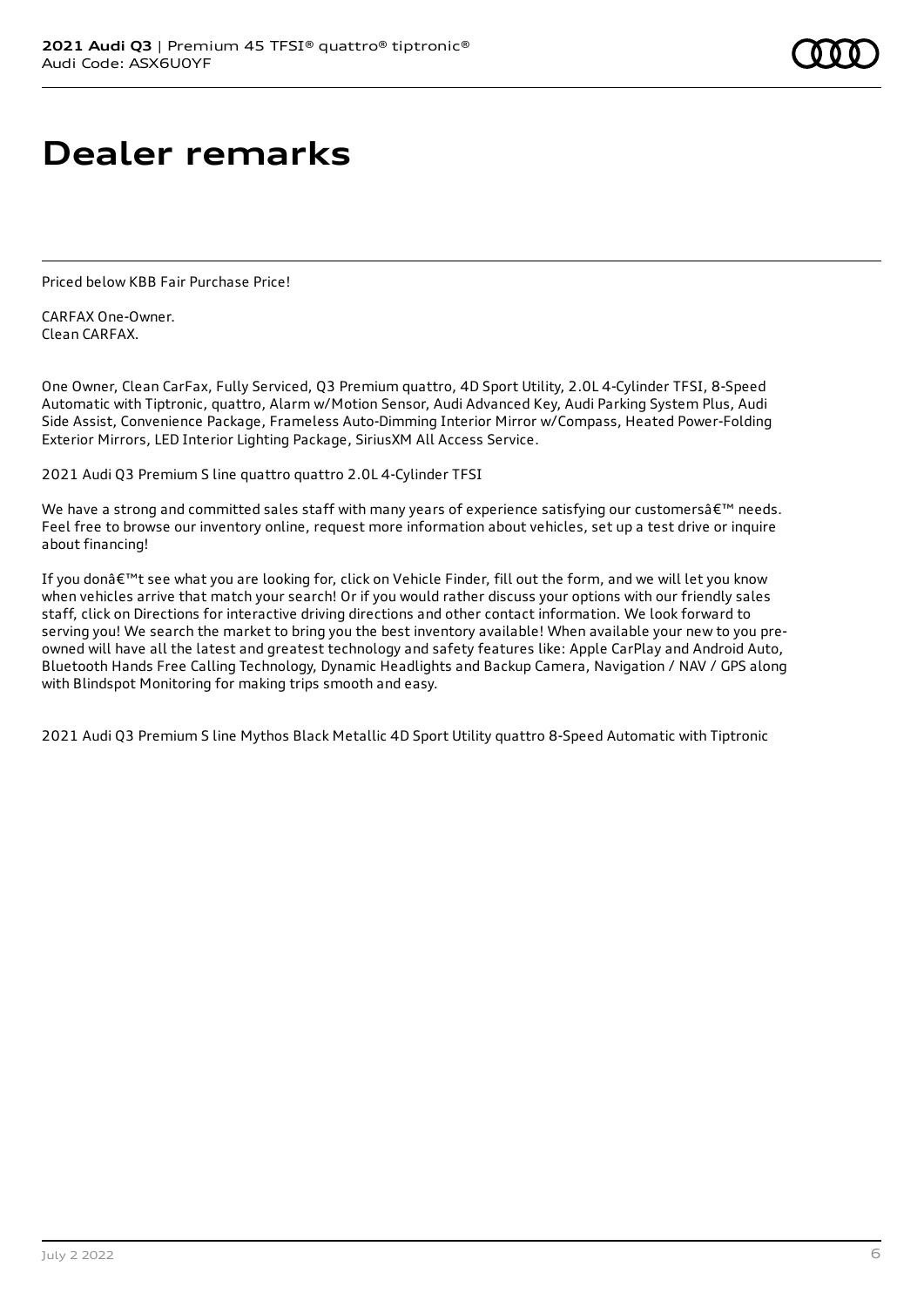# **Technical Specifications**

### **Engineering | Performance**

| Engine type                                 | 2.0-liter four-cylinder                                               |
|---------------------------------------------|-----------------------------------------------------------------------|
| Power Level                                 | 45                                                                    |
| Max. output                                 | 228 HP                                                                |
| Displacement                                | 2.0 L                                                                 |
| Torque                                      | 258 lb-ft@rpm                                                         |
| Valvetrain                                  | 16-valve DOHC with Audi valvelift<br>system and variable valve timing |
| Acceleration (0 - 60<br>mph)                | 7.0 seconds                                                           |
| Engine block                                | Cast-iron                                                             |
| Induction/fuel injection Turbocharged/TFSI® |                                                                       |
| Cylinder head                               | Aluminum-alloy                                                        |
| stroke                                      | Displacement/Bore and 1,984/82.5 x 92.8 cc/mm                         |
| Top track speed <sup>1</sup>                | 130 mph                                                               |

| Suspension                    |                                                          |
|-------------------------------|----------------------------------------------------------|
| Front axle                    | MacPherson strut front suspension                        |
| Rear axle                     | Four-link rear suspension                                |
|                               |                                                          |
| <b>Brakes</b>                 |                                                          |
| <b>Front brakes</b>           | 13.4 (ventilated disc) in                                |
| Rear brakes                   | 12.2 (ventilated disc) in                                |
| Parking brake                 | Flectromechanical                                        |
|                               |                                                          |
| <b>Body</b>                   |                                                          |
| Material                      | Multi-material body construction<br>(steel and aluminum) |
| Corrosion protection          | Multistep anti-corrosion protection                      |
|                               |                                                          |
| <b>Warranty   Maintenance</b> |                                                          |
| Warranty                      | 4-year/50,000-mile Audi New                              |

Vehicle Limited Warranty

### **Transmission | Drivetrain**

| Drivetrain type | quattro <sup>®</sup> all-wheel drive                         |
|-----------------|--------------------------------------------------------------|
| Transmission    | Eight-speed Tiptronic <sup>®</sup> automatic<br>transmission |

### **Steering**

| Steering type                             | Electromechanical power steering<br>system |
|-------------------------------------------|--------------------------------------------|
| Turning diameter, curb-38.4 ft<br>to-curb |                                            |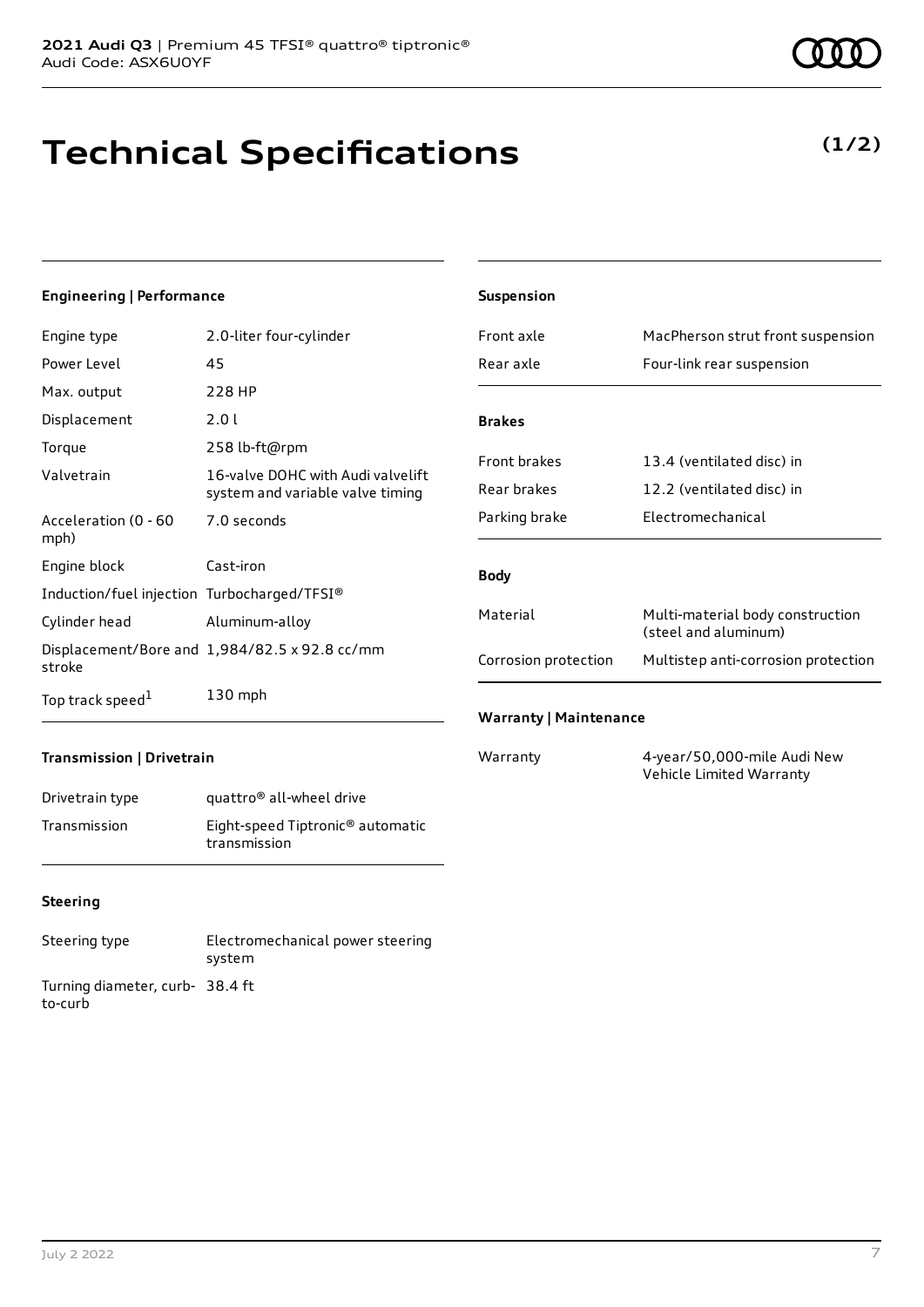## **Technical Specifications**

### **Exterior Measurements**

| Height                           | 62.9 in   |
|----------------------------------|-----------|
| Overall width without<br>mirrors | 72.8 in   |
| Length                           | 176.6 in  |
| Wheelbase                        | 105.5 in  |
| Drag coefficient                 | $0.36$ Cw |
| Overall width with<br>mirrors    | 79.7 in   |
| Track rear                       | 61.9 in   |
| <b>Track front</b>               | $62.2$ in |
| Curb weight                      | 3,916 lb  |

### **Interior measurements**

| Seating capacity                          | 5                      |
|-------------------------------------------|------------------------|
| Head room with middle 37.6 in<br>sunroof  |                        |
| Head room with front<br>sunroof           | 39.6 in                |
| Shoulder room, front                      | 56.7 in                |
| Leg room, middle                          | $36.1$ in              |
| Shoulder room, middle                     | $55.1$ in              |
| Leg room, front                           | 40.0 in                |
| Cargo volume, rear<br>seatbacks up/folded | 23.7/48.0 cu ft, cu ft |

**(2/2)**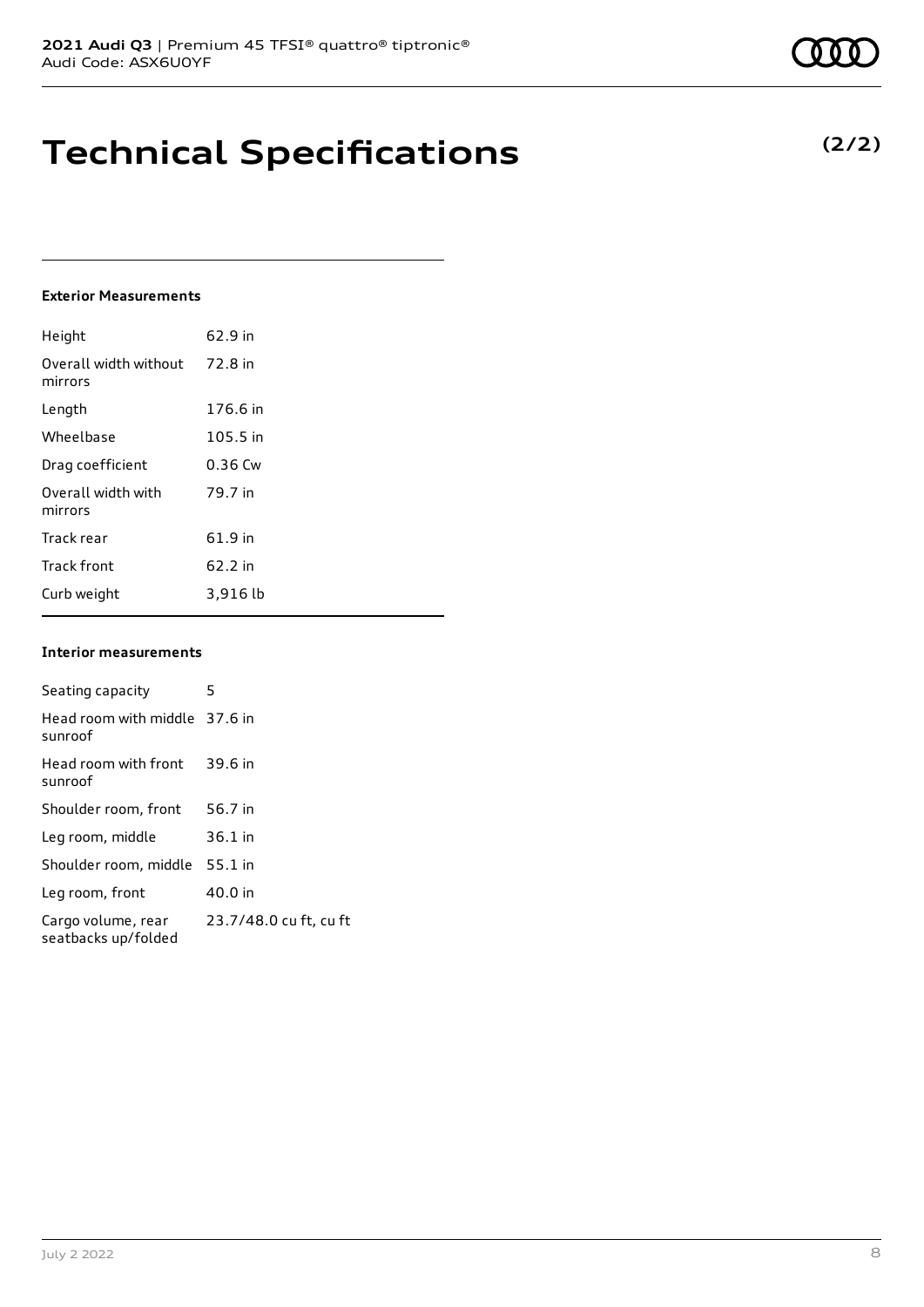### **Consumption- and emission**

**Consumption by NEDC**

combined 23 mpg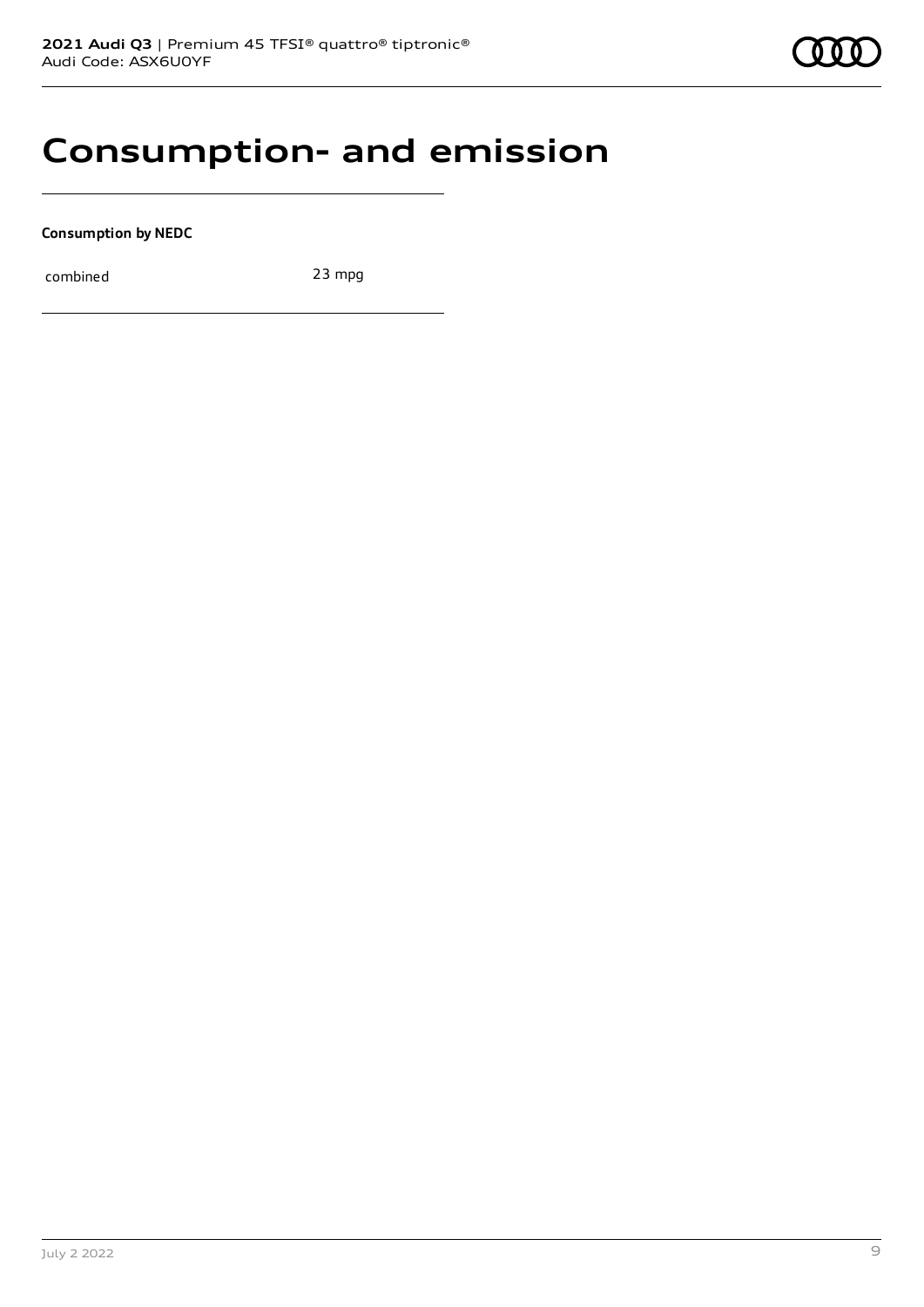### **Contact**

Dealer **Audi Hampton**

2712 Neil Armstrong Pkwy Ste A 23666 Hampton VA

Phone: 7578658000 FAX: 7577662661

www: [https://www.audihampton.com](https://www.audihampton.com/)